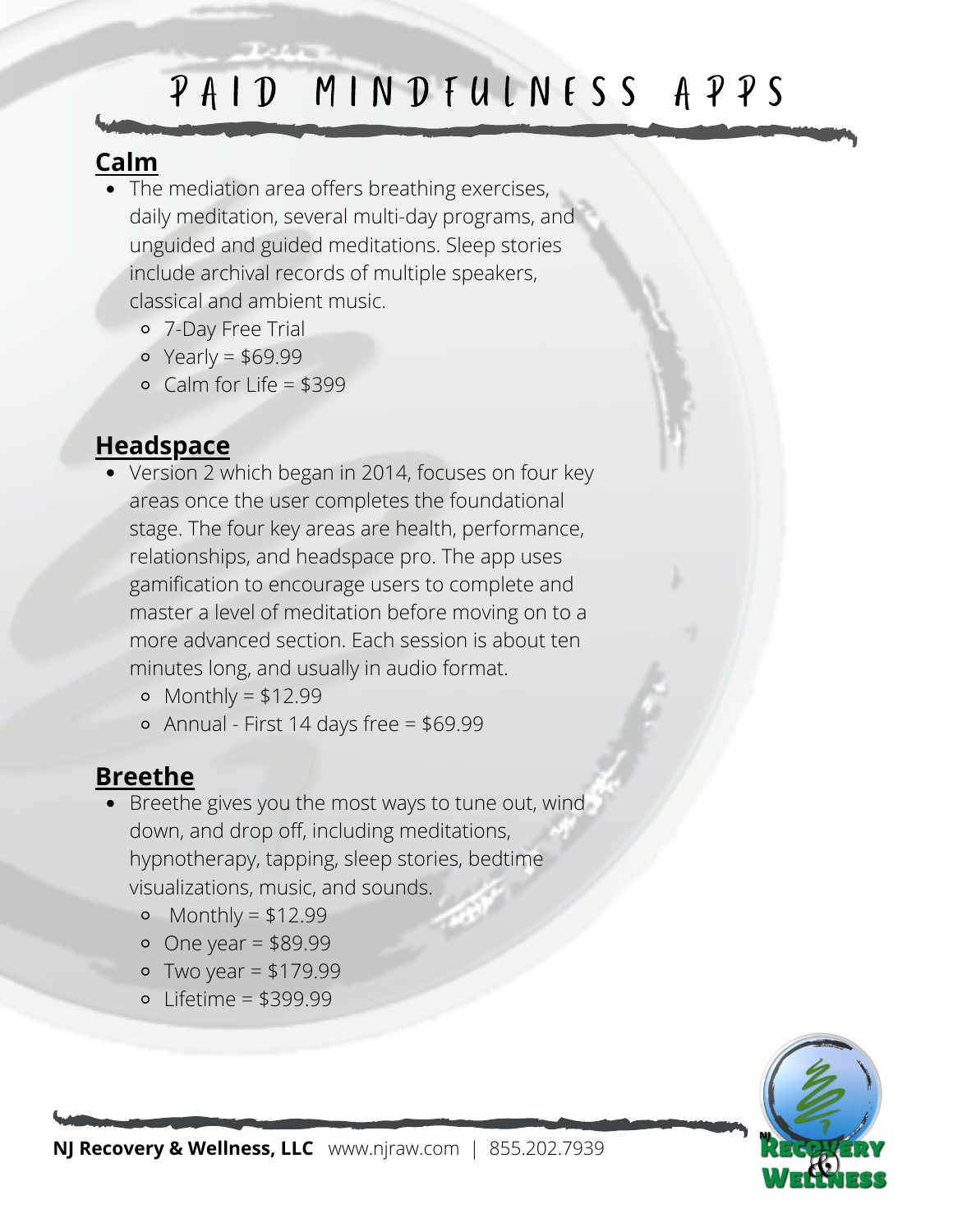# PAID MINDFULNESS APPS  $(C 0 N T)$

### **Insight Timer**

- The app features guided meditations, music, and talks posted by contributing experts (Jack Kornfield and other notable mindfulness experts are on this). The app features the most extensive free library of guided meditations with over 27,000 titles provided by experts such as neuroscientists, psychologists, mindfulness teachers, as well as lectures from Stanford, Harvard, and Oxford University. In 2019, there were nearly 5 thousand professional meditation and musical teachers on the app, there is also a large community aspect to Insight timer's model.
	- $\circ$  Monthly = \$9.99
	- $\circ$  Yearly = \$59.99

#### **Stop. Breathe. Think.**

- Helps users cope with stress, anxiety, depression, and insomnia. The program provides textual information on how to meditate, along with 27 free meditation audios lasting 2-20 minutes.
	- $\circ$  All Ages + Kids Monthly = \$9.99
	- $\circ$  All Ages + Kids Yearly = \$58.99
	- All Ages + Kids Lifetime = \$249.99



**NJ Recovery & Wellness, LLC** www.njraw.com | 855.202.7939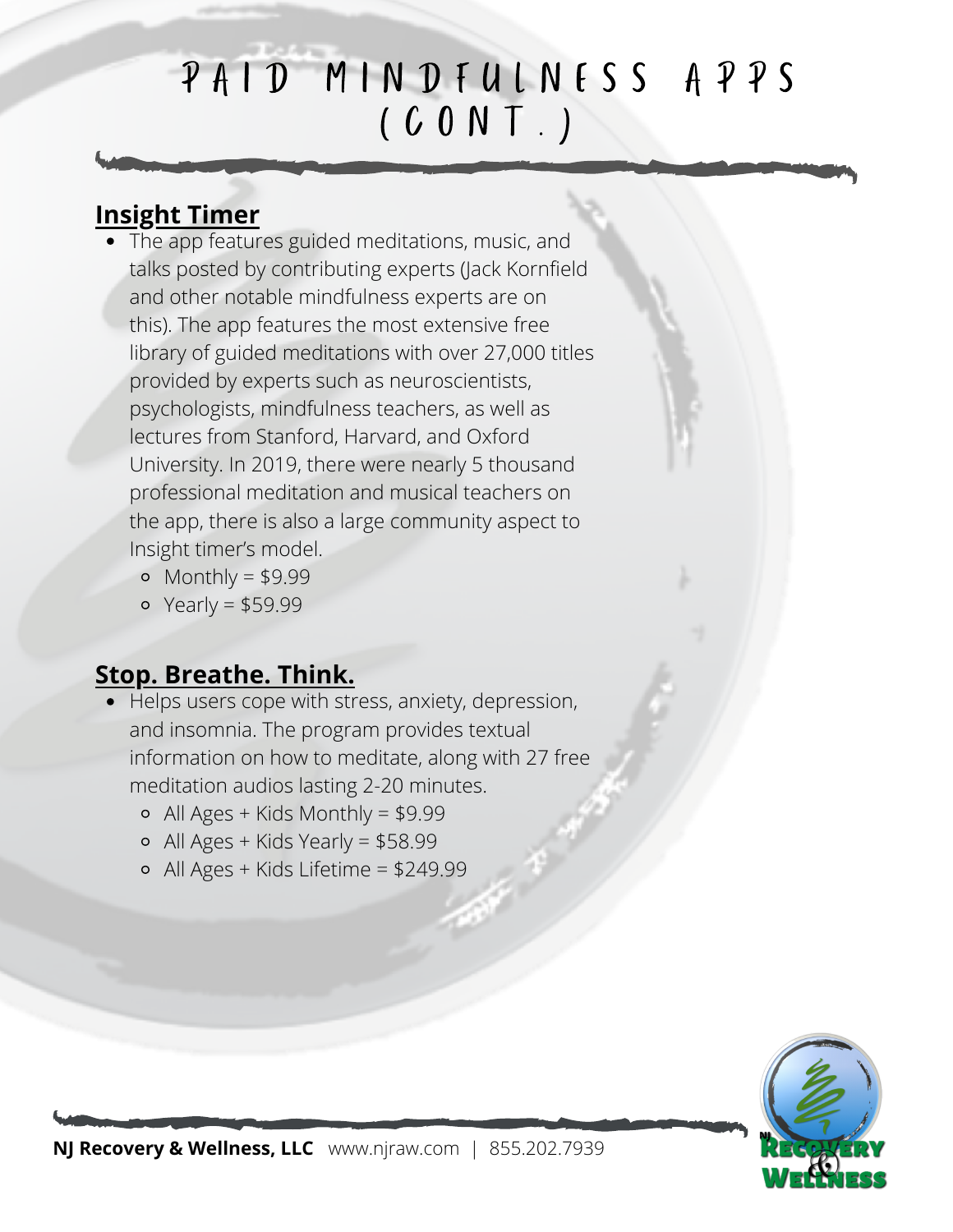# PAID MINDFULNESS APPS  $(C 0 N T)$

#### **Savello**

- Think of it as your feel-better toolkit, including therapy, mood tracking, designed by experts to help you feel better. Best of all, the Savello journey is customizable to you. The app checks in with how you're feeling so you can track your emotions and progress over time. As patterns are identified, Sanvello will provide customized tools, rooted in cognitive behavioral therapy, to keep you on the path to feeling better.
	- $\circ$  Monthly = \$8.99
	- $\circ$  Yearly = \$53.99
	- $\circ$  Lifetime = \$199.99

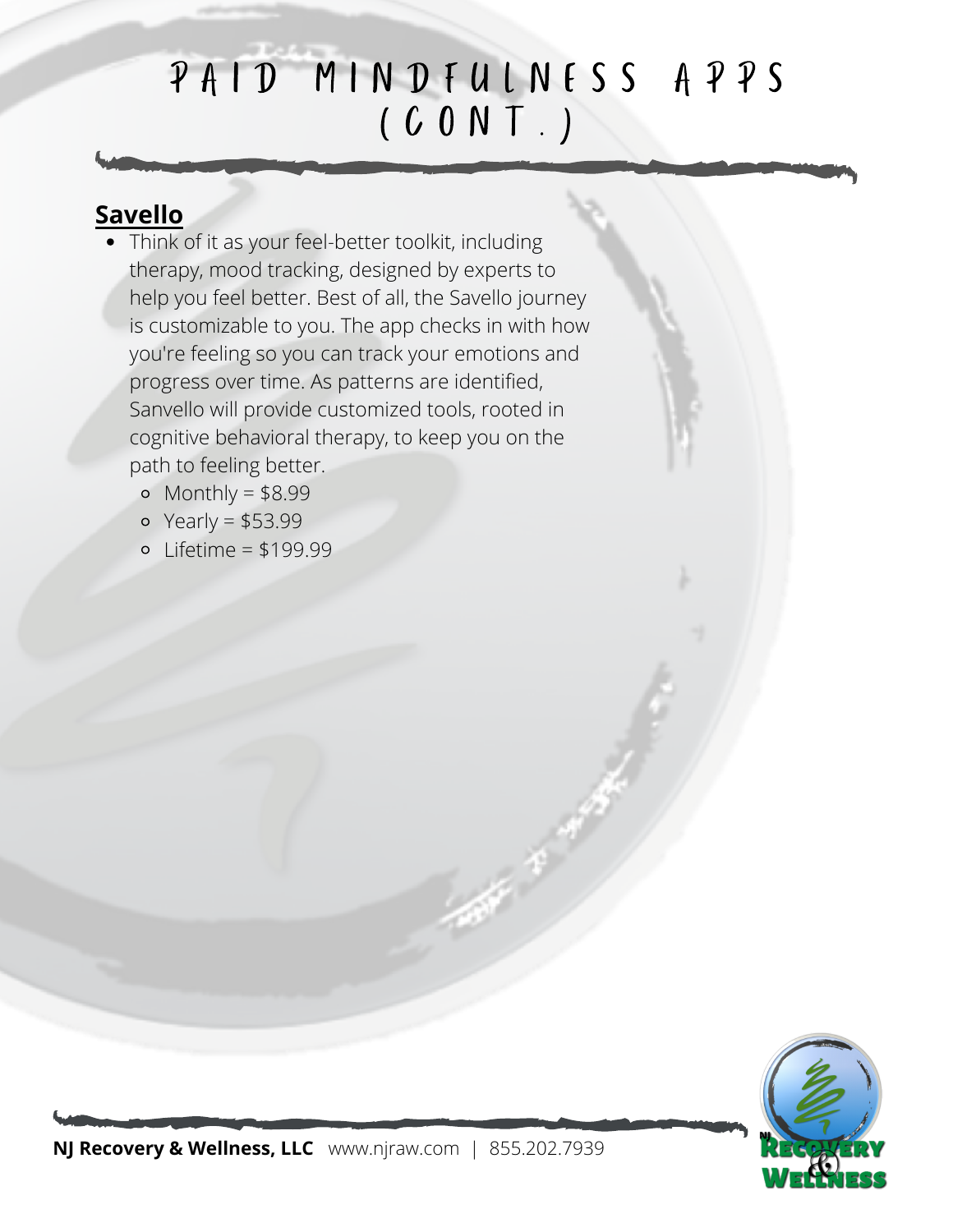# F R E E M I N D F U L N E S S A P P S

### **Breathe2Relax**

A portable stress management tool that provides detailed information on the effects of stress on the body and instructions and practices exercises to help users learn the stress management skill called diaphragmatic breathing.

## **Virtual Hope Box**

• Designed for use by patients and their behavioral health providers as an accessory to treatment. The VHB contains simple tools to help patients with coping, relaxation, distraction, and positive thinking.

## **CBT-i Coach**

• For people who are engaged in Cognitive Behavioral Therapy for insomnia with a health provider, or who have experienced symptoms of insomnia and would like to improve their sleep habits. The app will guide you through the process of learning about sleep, developing positive sleep routines, and improving your sleep environment.

### **PTSD Coach**

Designed for those who have, or may have, PTSD. The app provides you with education about PTSD, information about professionals are, a selfassessment for PTSD, opportunities to find support, and tools that can help you manage the stresses of daily life with PTSD.